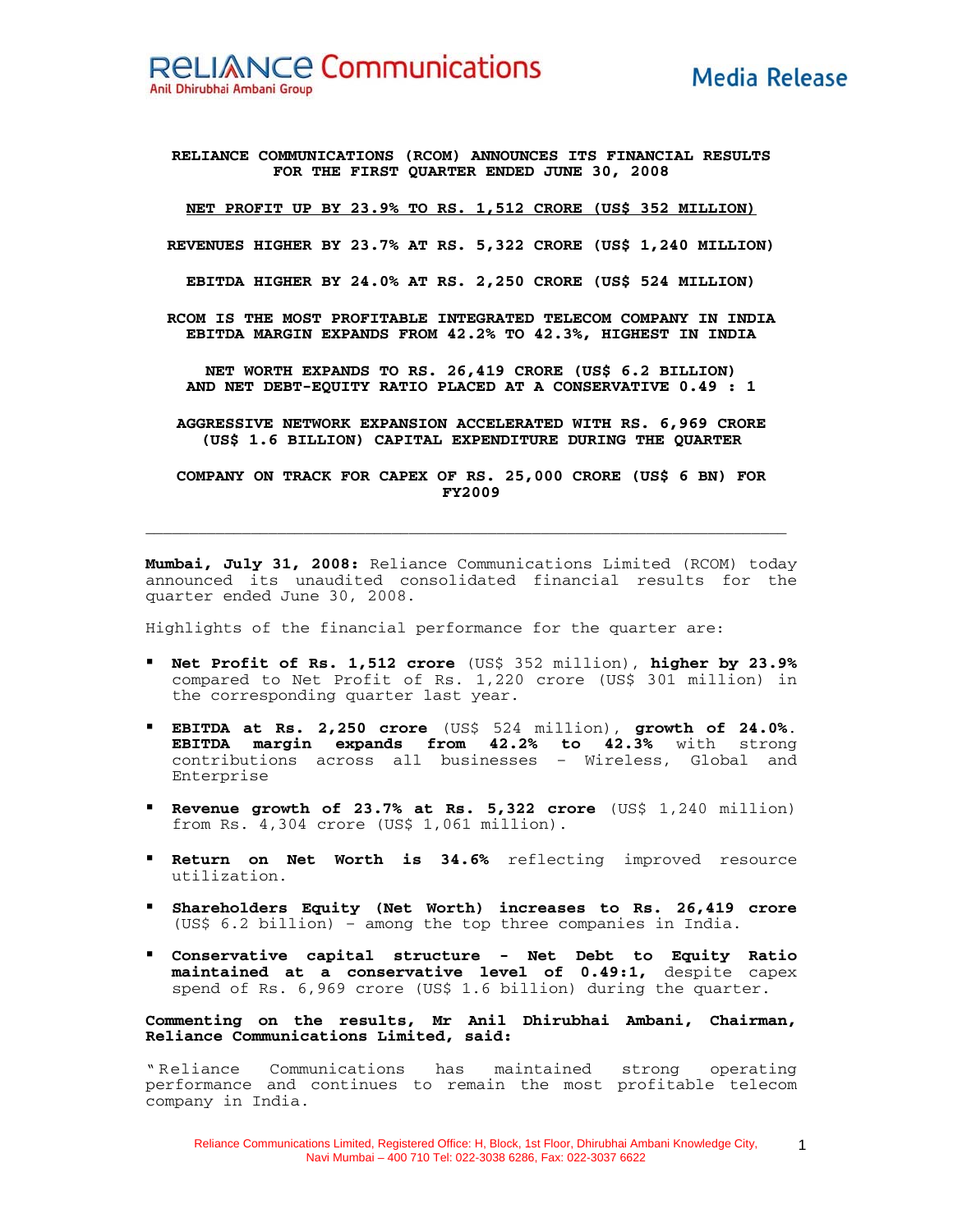The company will be investing an aggregate of Rs. 40,000 – 50,000 crores (US\$ 10 - 12 bn) between FY2008 and FY2009, the full benefits of which will flow through the next year onwards, leading to significant acceleration in earnings growth. "

#### **CORPORATE DEVELOPMENTS**

#### **RCOM announced an unprecedented customer benefit "Unlimited Free STD calls"**

RCOM announced a unique plan with unlimited Free STD & Local calls. The product will be available across all existing and new Reliance Mobile customers across Post-paid, Pre-paid and Hello Fixed Wireless Phone customers. The Unlimited Free STD will be offered to all Reliance to Reliance calls, both STD as well as local. The offer comes with a fixed fee (monthly rental) of Rs.440 for the post-paid customers and Rs. 496 for Pre-paid customers.

## **RCOM and Alcatel - Lucent forms JV to offer Managed Network Services to Telcos**

RCOM and Alcatel-Lucent announced forming a global joint venture to foray in the fast growing \$ 16 Bn (Rs. 64,000 Crore) Managed Network Services Industry and will cater to telecom operators, both CDMA and GSM, across the globe. With the unique combination of network management and operations expertise, consulting and IT experience, as well as technology, the Joint Venture would facilitate a proactive, quick-to-respond environment to fast-paced and dynamic market conditions to leading telecom service providers including Reliance Communications.

## **Acquisition of Global Managed Network Services provider VANCO Group**

Reliance Globalcom, subsidiary of RCOM, signed an agreement to acquire Global Managed Network Services provider VANCO Group who have strong presence in developed markets with the annual revenue of US\$ 365 mn (Rs. 1,550 cr) through secure long-term contracts with large enterprise customers. VANCO have over 220 MNC customers which includes AVIS, British Airways, Siemens and Virgin Megastores. VANCO's services are available in over 40,000 locations across 163 countries. 90% of VANCO's revenue is from developed markets like UK, US, France and Germany.

FLAG's reach & capacity along with VANCO's long-term relationships & expertise would be a perfect combination to offer high margin value-added services to enterprise customers.

## **Signed strategic alliance with Stealth Communications**

Reliance Globalcom, subsidiary of RCOM, signed strategic alliance with Stealth Communications to extend the Worlds Largest VOIP Network – Voice Peering Fabric (VPF) to 50 countries from the present 2 countries. The alliance increases RCOM's network utilization and also acts a low cost sales channel for voice services. VPF is the world's largest peering network for organizations to exchange voice (VoIP) and telephony related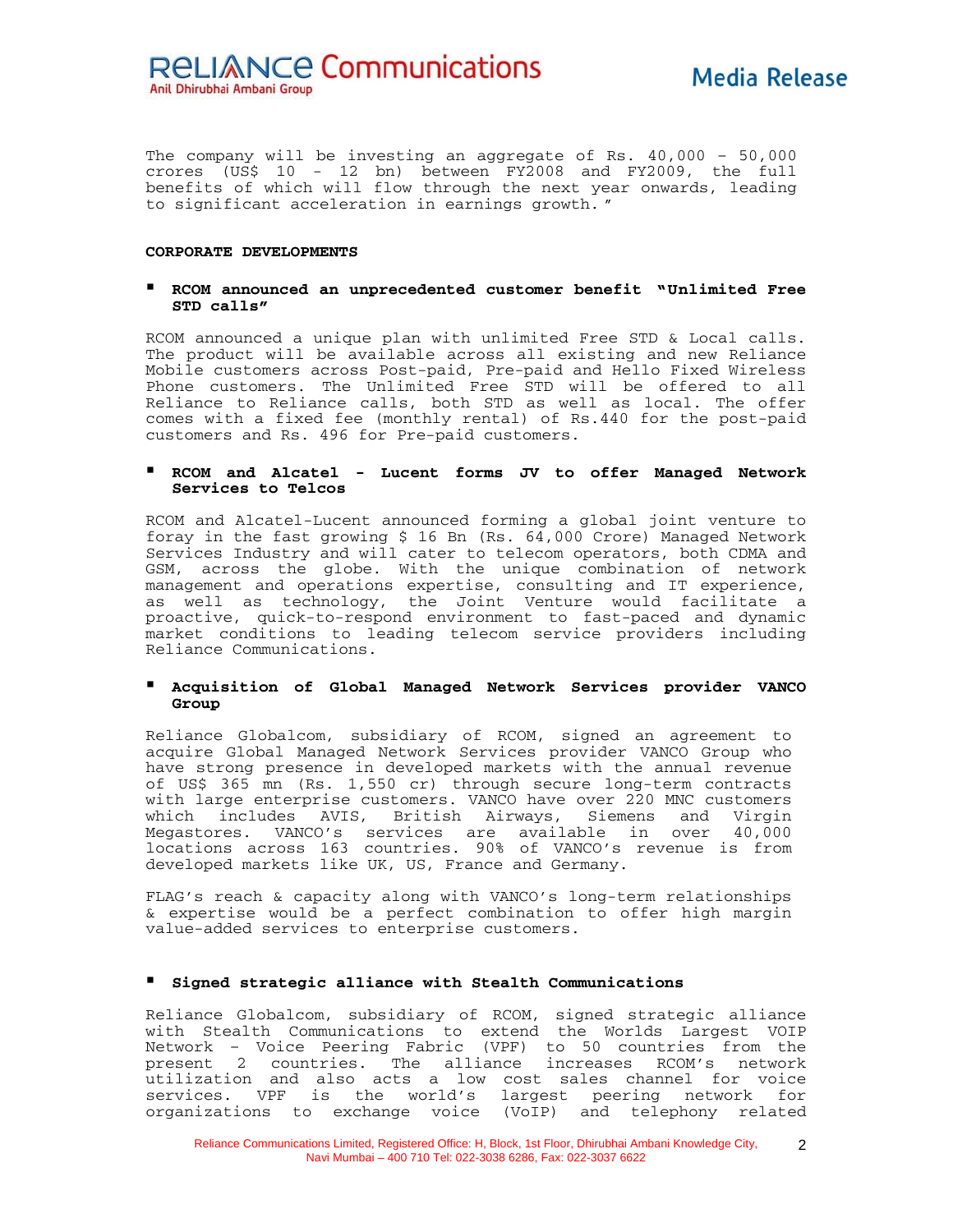services without relying on traditional telephone networks. In 2007, VPF carried a record traffic of 200 Billion Voice minutes, which is projected to double to 400 Billion Voice Minutes this year.

#### **About Reliance Communications**

Reliance Communications Limited founded by the late Shri. Dhirubhai H Ambani (1932-2002) is the flagship company of the Reliance Anil Dhirubhai Ambani Group. The Reliance Anil Dhirubhai Ambani Group currently has a market capitalization of over Rs. 2,25,000 crore (US\$ 53 billion), net worth in excess of Rs. 58,000 crore (US\$ 14 billion), cash flows of Rs. 12,000 crore (US\$ 3 billion), net profit of Rs. 8,000 crore (US\$ 2 billion) and zero net debt.

Rated among "Asia's Top 5 Most Valuable Telecom Companies", Reliance Communications is India's foremost and truly integrated telecommunications service provider. The company, with a customer base of 54 million including over 1.7 million individual overseas retail customers, ranks among the Top 10 Asian Telecom companies by number of customers. Reliance Communications corporate clientele includes 2,100 Indian and multinational corporations, and over 800 global, regional and domestic carriers.

Reliance Communications has established a pan-India, next generation, integrated (wireless and wireline), convergent (voice, data and video) digital network that is capable of supporting best-of-class services spanning the entire communications value chain, covering over 20,000 towns and 450,000 villages. Reliance Communications owns and operates the world's largest next generation IP enabled connectivity infrastructure, comprising over 175,000 kilometers of fibre optic cable systems in India, USA, Europe, Middle East and the Asia Pacific region.